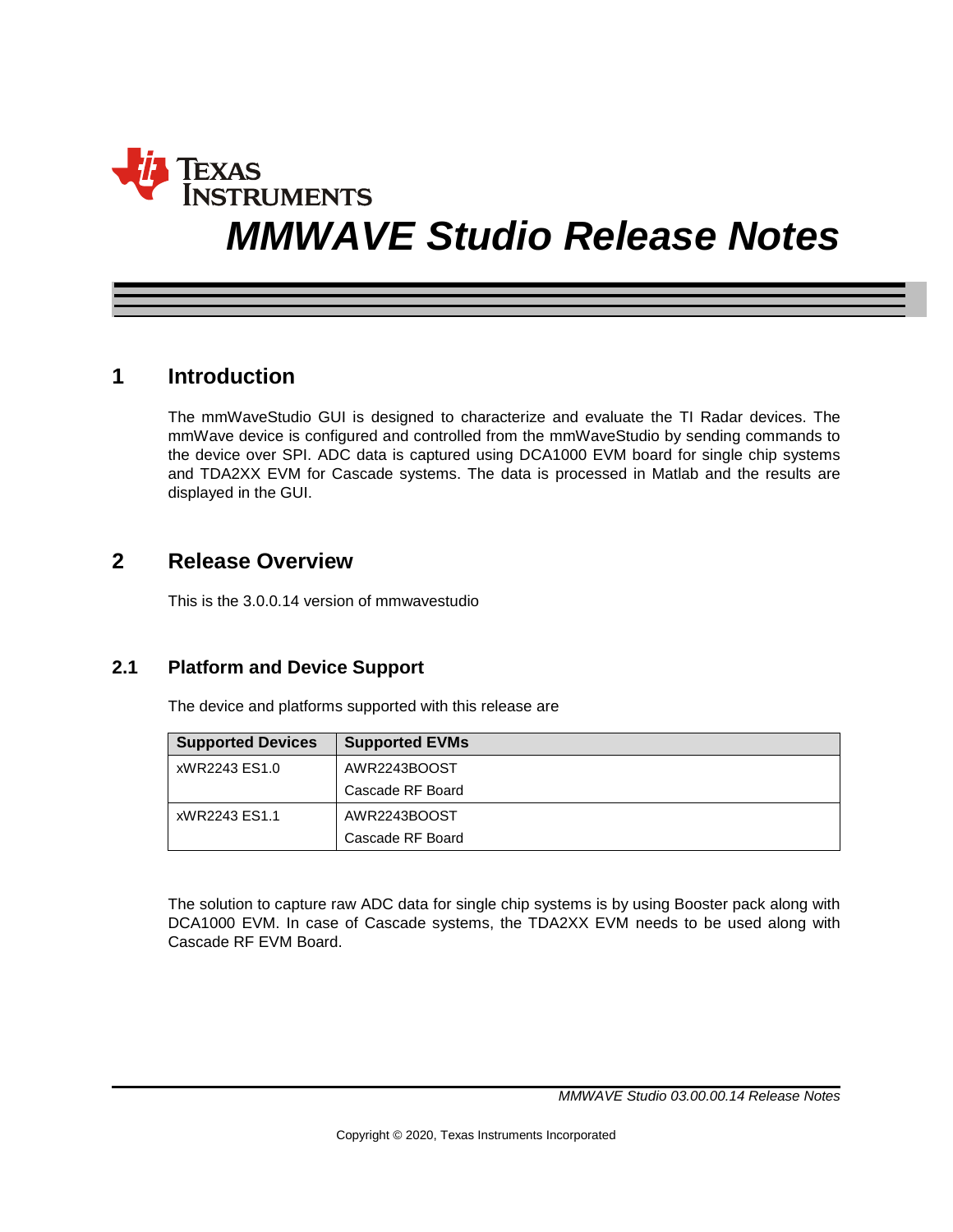## **2.2 Release contents and component versions**

| <b>Component</b>         | <b>Version/Details</b>                                                                                                                                                                                                                                                        | <b>Device</b>                   | <b>Type</b>                                                           |
|--------------------------|-------------------------------------------------------------------------------------------------------------------------------------------------------------------------------------------------------------------------------------------------------------------------------|---------------------------------|-----------------------------------------------------------------------|
| RadarSS Firmware         | 2.2.0.13                                                                                                                                                                                                                                                                      | xWR2243 ES1.0                   | <b>Binary</b>                                                         |
| <b>MSS Firmware</b>      | 2.2.1.7                                                                                                                                                                                                                                                                       | xWR2243 ES1.0                   | <b>Binary</b>                                                         |
| RadarSS Firmware         | 2.2.2.6                                                                                                                                                                                                                                                                       | xWR2243 ES1.1                   | <b>Binary</b>                                                         |
| <b>MSS Firmware</b>      | 2.2.2.0                                                                                                                                                                                                                                                                       | xWR2243 ES1.1                   | <b>Binary</b>                                                         |
| <b>FTDI Driver</b>       | 2.12                                                                                                                                                                                                                                                                          | <b>NA</b>                       | <b>Binary</b>                                                         |
| mmWaveStudio             | 3.0.0.14                                                                                                                                                                                                                                                                      | <b>NA</b>                       | Executable                                                            |
| Documents                | <b>Release Notes</b><br>mmWaveStudio User's Guide<br>mmWaveStudio Cascade User's<br>Guide<br>DCA1000 Quick start Guide<br>DCA1000 Debugging Handbook                                                                                                                          | <b>NA</b>                       | <b>PDF</b><br><b>PDF</b><br><b>PDF</b><br><b>PDF</b><br><b>PDF</b>    |
| Reference Code           | DCA1000 CLI source code and<br>documentation<br>FTDI Library Source code and<br>documentation<br>Ethernet Library source code and<br>documentation                                                                                                                            | <b>NA</b>                       | Source code + Docs<br>Source Code + Docs<br>Source Code + Docs        |
| Matlab Examples          | MIMO Post Processing scripts<br>TX-Beamforming Data Capture<br>and Post-processing scripts<br>Matlab example for parsing ADC<br>data using JSON based log file<br>Signal Processing 4-chip<br>Cascade Guide<br><b>AWRx TX Channel Calibration</b><br><b>Script User Guide</b> | <b>NA</b>                       | Source Code<br>Source Code<br>Source Code<br><b>PDF</b><br><b>PDF</b> |
| <b>Platform Binaries</b> | DCA1000 FPGA Image (2.8)<br>TDA2 Firmware (3.7.1)                                                                                                                                                                                                                             | <b>DCA1000 EVM</b><br>TD2XX EVM | <b>Binary</b><br><b>Binary</b>                                        |

## **2.3 Directory Structure**

| <b>Directory Name</b> | <b>Content</b>                       |
|-----------------------|--------------------------------------|
| docs                  | mmwave_studio_release_notes.pdf      |
|                       | mmwave_studio_user_guide.pdf         |
|                       | mmwave_studio_cascade_user_guide.pdf |
|                       | DCA1000_Quick_Start_Guide.pdf        |
|                       | DCA1000_Debugging_Handbook.pdf       |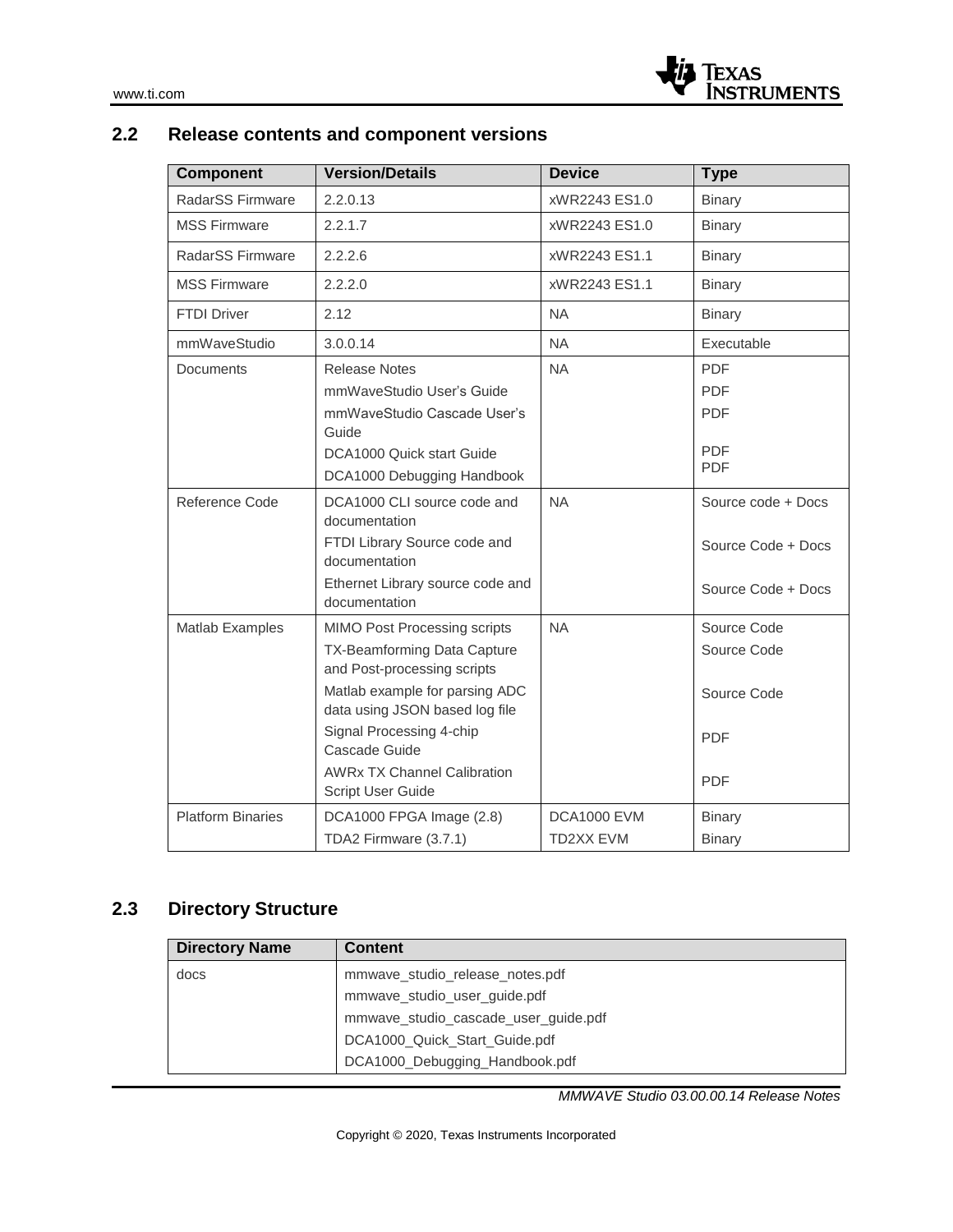

| ftdi             | <b>FTDI Drivers</b>                                                   |
|------------------|-----------------------------------------------------------------------|
| mmWaveStudio     | mmWaveStudio GUI (Runtime\mmWaveStudio.exe)                           |
|                  | DCA1000 FPGA file (PlatformBinaries\DCA1000FPGA\)                     |
|                  | TDA2XX Firmware file (PlatformBinaries\TDA2Firmware\)                 |
|                  | Reference code for DCA1000 CLI (ReferenceCode\DCA1000\)               |
|                  | Reference code for FTDI Library (ReferenceCode\FTDILib\)              |
|                  | Reference code for Ethernet Library (ReferenceCode\EthernetLib\)      |
|                  | Matlab example for MIMO Post-Processing ( <i>MatlabExamples</i> )     |
|                  | Matlab example for Tx-Beamforming Post-Processing (MatlabExamples)    |
|                  | Matlab example for single chip data parsing ( <i>MatlabExamples</i> ) |
|                  | signal processing 4chip cascade.pdf (MatlabExamples)                  |
|                  | AWRx TX Channel Calibration Script User Guide.pdf (MatlabExamples)    |
|                  | Sample Lua scripts (Cascade + Single Chip) (Scripts))                 |
|                  | Sample JSON files (JSONSampleFiles))                                  |
| rf eval firmware | RF evaluation firmware for supported Devices                          |

#### **2.4 Tools and dependencies**

Below tools are required to run mmWaveStudio

| <b>Tools</b>                         | <b>Version</b>  | <b>Download Link</b>    |
|--------------------------------------|-----------------|-------------------------|
| Matlab Runtime Engine                | 8.5.1 only      | download link           |
| <b>FTDI Driver</b>                   | 2.12            | Included in the package |
| Matlab (only for Matlab<br>examples) | R2017a or later | License Required        |

#### **2.5 Licensing**

Please refer to the mmwave\_studio\_manifest.html, which outlines the licensing information for mmWave Studio package.

## **3 Release Contents**

#### **3.1 Features and enhancements (from mmWaveStudio 2.1)**

- Support for Continuous streaming using DCA1000 (for single chip) and TDA2XX (for cascade chip)
- Support for Advanced chirp configuration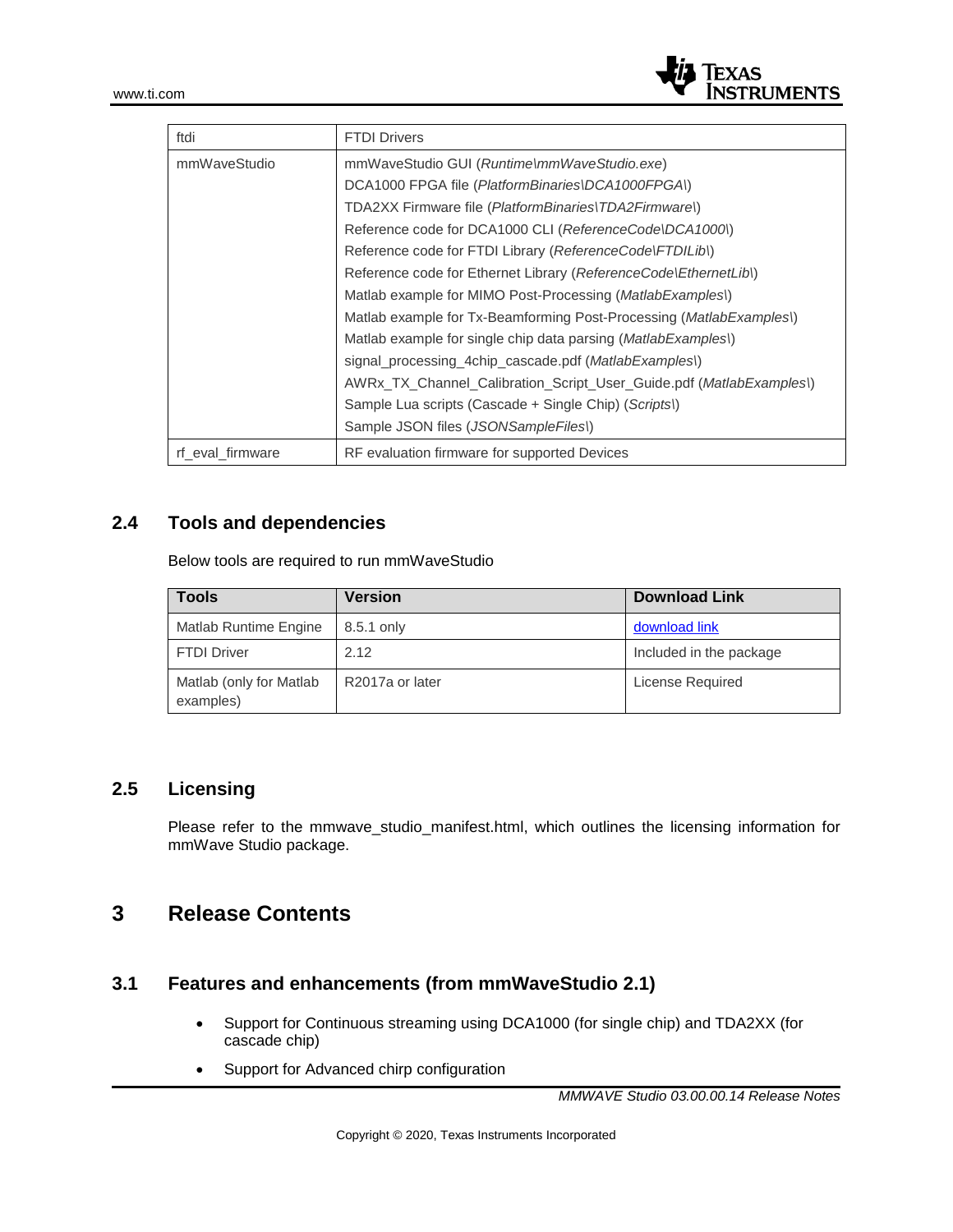

- Support for TX Phase shifter monitoring
- Support for TDA2XX based cascade solution
- Customizable (xml based) Monitoring Data Format
- Source code provided for FTDI port layer used to communicate with single chip solution
- Source code provided for Ethernet port layer used to communicate with cascade solution
- Source code provided for DCA1000 Command line interface
- Added BPM Manager and Phase Shifter Manager options
- Improved Profile Manager and Chirp Manager options
- Option to Post process previously captured data
- Logging of all Asynchronous events in separate files
- Packer Reorder utility is no longer required for the data from DCA1000
- Support for TX Phase shifter calibration

#### **3.2 Changes in this release (from mmWaveStudio 2.1)**

| Item type      | Key           | <b>Issue Details/Description</b>                                                                     |
|----------------|---------------|------------------------------------------------------------------------------------------------------|
| <b>BUG</b>     | MMWSTUDIO-280 | Fixed Continuous streaming capture using DCA1000.                                                    |
| <b>BUG</b>     | MMWSTUDIO-380 | Fixed the LVDS IOs to be turned off when using discontinuous<br>clocking mode.                       |
| <b>FEATURE</b> | MMWSTUDIO-381 | Added program mode for Dynamic per chirp phase shifter API                                           |
| <b>FEATURE</b> | MMWSTUDIO-384 | Added new feature "INTFRC_MASTER_EN" bit in Cascading pin<br>out field in channel configuration API. |
|                |               | Added support for APLL and Synthesizer BW control API.                                               |
|                |               | Added new field "LO DIST bias code" in Calibration Data Save API.                                    |
|                |               | Updated Profile configuration API to include 2243 related features.                                  |
|                |               | Added new feature "Monitoring mode" in Calibration time unit<br>configuration API.                   |
|                |               | Added new feature "Calibration Temperature Index Override<br>enable" in Run time calibration API.    |
|                |               | Added new feature Advance chirp configuration API.                                                   |
|                |               | Added new boot up and latent fault DCC monitor feature.                                              |
|                |               | Added new feature "Monitor mode" in Synth frequency monitor API.                                     |
|                |               | Added new asynchronous event - Monitor Type Trigger Done<br>report.                                  |
|                |               | Added new asynchronous event - Synth frequency Non live report.                                      |
| <b>BUG</b>     | MMWSTUDIO-385 | Fixed Dynamic chirp configuration API for 2243 device variant                                        |
| <b>FEATURE</b> | MMWSTUDIO-388 | Added new field "Rx FE Disable" in Loopback select in Loopback<br>burst configuration API.           |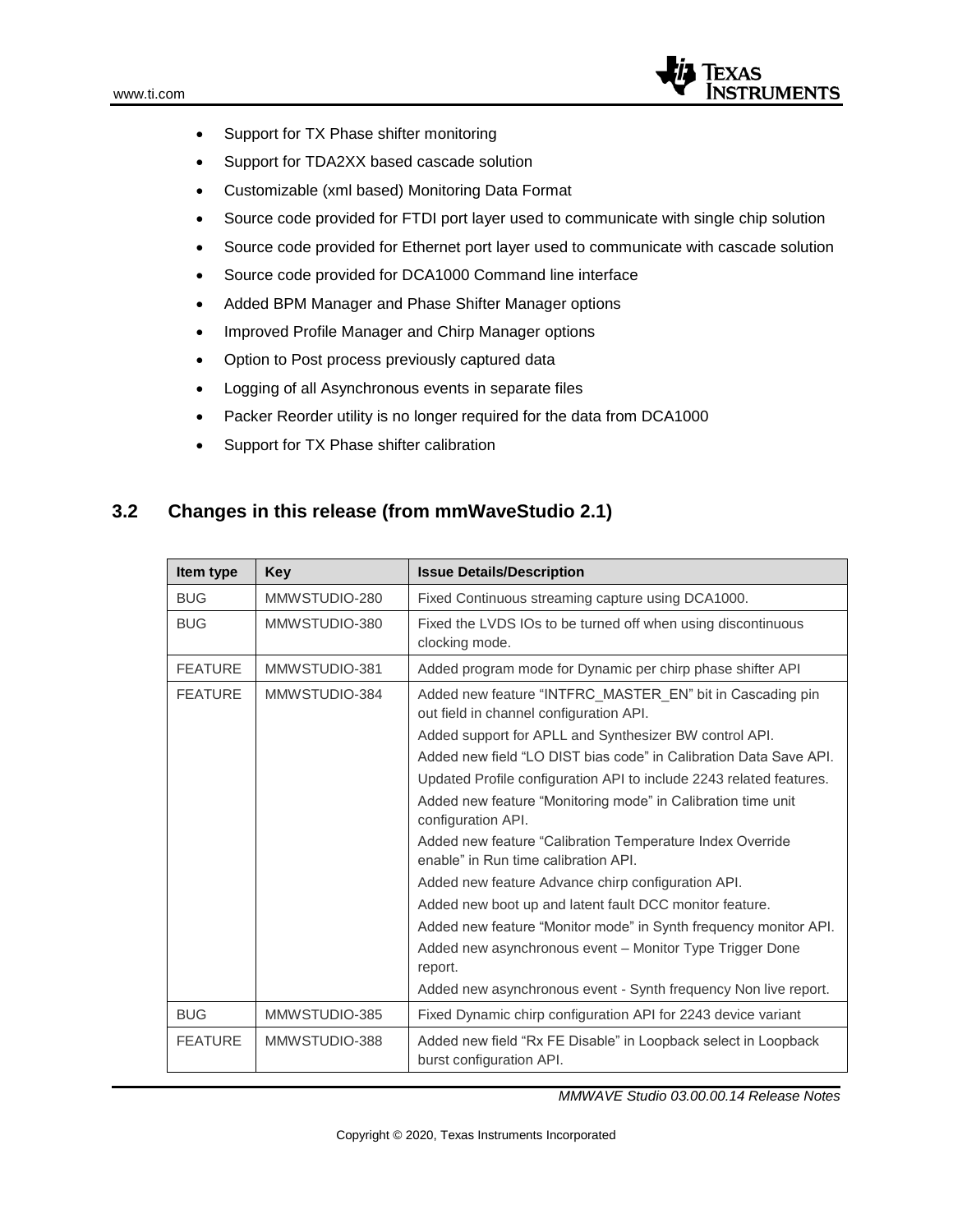

|                |               | Updated LPF monitoring threshold and reporting values in RX IF<br>stage configuration API.                                                                      |
|----------------|---------------|-----------------------------------------------------------------------------------------------------------------------------------------------------------------|
|                |               | Removed support for Inter RX gain phase control API and added<br>Digital Compensation control API.                                                              |
|                |               | Added new enable control field "Synth Frequency Non live monitor"<br>in Analog monitoring enable API.                                                           |
| <b>BUG</b>     | MMWSTUDIO-392 | Fixed the appending of trace file by splitting the trace file real time<br>in chunks of 20MB for effective debugging.                                           |
| <b>BUG</b>     | MMWSTUDIO-396 | Fixed inconsistent units in Test source LUA help documentation.                                                                                                 |
| <b>BUG</b>     | MMWSTUDIO-397 | Fixed TX Gain phase monitor report in accordance with the latest<br>firmware.                                                                                   |
| <b>BUG</b>     | MMWSTUDIO-398 | Fixed the frequency limits by +/- 1GHz to allow wider frequency<br>ranges.                                                                                      |
| <b>BUG</b>     | MMWSTUDIO-402 | Fixed "Sync 20G Power" field in PMCLKO Internal Analog signals<br>monitor report.                                                                               |
| <b>BUG</b>     | MMWSTUDIO-410 | Fixed the RF Gain target field in Profile configuration / Continuous<br>streaming / Loopback burst API                                                          |
| <b>FEATURE</b> | MMWSTUDIO-416 | Removed support for legacy BPM monitors and added support for<br>TX Phase shifter monitor API.<br>Added new inter burst power save disable option in BSS device |
|                |               | configuration API.                                                                                                                                              |
| <b>BUG</b>     | MMWSTUDIO-419 | Fixed number of chirp loops in Basic Frame and Advanced Frame<br>API to allow values from 1 to 32768 when Advanced chirp is<br>enabled.                         |
| <b>BUG</b>     | MMWSTUDIO-420 | Fixed SF0 delta to SF3 delta fields in Advanced chirp API to accept<br>higher values than 65535.                                                                |
| <b>BUG</b>     | MMWSTUDIO-422 | Fixed the logging of Tx Phase shifter monitor configuration API                                                                                                 |
| <b>BUG</b>     | MMWSTUDIO-424 | Fixed the trace file handling in mmwavestudio                                                                                                                   |
| <b>FEATURE</b> | MMWSTUDIO-428 | Added Lua API for AWR_RF_BOOTUPBIST_STATUS_GET_SB<br>Command                                                                                                    |
| <b>FEATURE</b> | MMWSTUDIO-433 | Added LUA script to demonstrate Advanced Chirp Config feature                                                                                                   |
| <b>BUG</b>     | MMWSTUDIO-435 | Fixed update of DFE Statistics values in the studio                                                                                                             |
| <b>FEATURE</b> | MMWSTUDIO-446 | Added support for advance chirp dynamic LUT address offset<br>update API                                                                                        |
| <b>BUG</b>     | MMWSTUDIO-464 | Fixed Firmware download chunk calculation to take care of all<br>corner cases                                                                                   |
| <b>FEATURE</b> | MMWSTUDIO-472 | Added support for Matlab API to specify the devicemap                                                                                                           |
| <b>BUG</b>     | MMWSTUDIO-474 | Fixed error in calculation of samples to capture in TDA continuous<br>streaming mode                                                                            |
| <b>FEATURE</b> | MMWSTUDIO-480 | Added support for Deleting old bin files in TDA                                                                                                                 |
| <b>FEATURE</b> | MMWSTUDIO-481 | Added LUA script to demonstrate the flashing mode in cascade                                                                                                    |
| <b>BUG</b>     | MMWSTUDIO-497 | Fixed error while issuing the monitoring trigger type API                                                                                                       |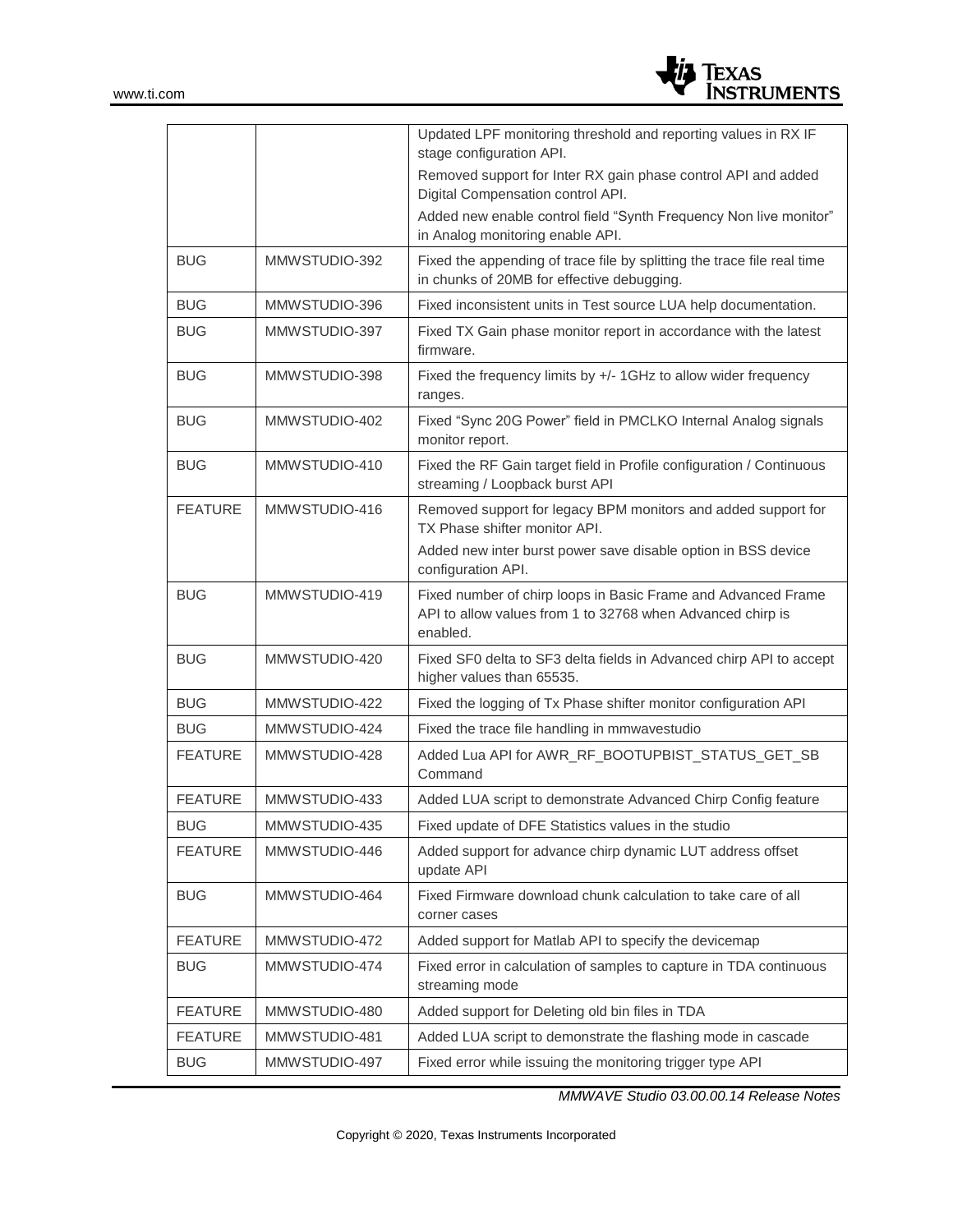| <b>FEATURE</b> | MMWSTUDIO-504 | Added LUA script to demonstrate the single Chip Continuous mode       |
|----------------|---------------|-----------------------------------------------------------------------|
| <b>FEATURE</b> | MMWSTUDIO-505 | Added LUA script to demonstrate the single Chip advance frame<br>mode |
| <b>BUG</b>     | MMWSTUDIO-511 | Fixed Trigger Delay Value Mismatch in Advanced Frame API Log          |
| <b>FEATURE</b> | MMWSTUDIO-513 | Added support for single chip matlab script                           |
| <b>FEATURE</b> | MMWSTUDIO-537 | Addition of Tx phase shifter calibration scripts                      |

#### **3.3 Limitations**

- The matlab post-processing only works with the following value of CQ configuration
	- $O$  CQ0 132
	- o CQ1 132
	- $O$  CO<sub>2</sub> 72
- Only Interleaved mode is supported for xWR2243 device.

#### *3.3.1 Cascade Specific Limitations*

- If the *"num\_frames\_to\_capture"* parameter is 0, then the number of frames captured by the TDA2 is one less than the number of frames sent by the AWR devices when the AWR devices are configured to send out a finite number of frames. However if the *"num\_frames\_to\_capture"* parameter is set to a non-zero value, then the TDA2 will correctly capture exactly the mentioned number of frames.
- The first frame may be corrupted in every capture. It is recommended to ignore the first frame for all captures.
- Post-processing for the data doesn't work for 12-bit data packing (16 bit data packed into 12 bit while saving the data)
- The basic built-in post processing tool in mmWave Studio assumes that the configuration is the same for all devices. The angle estimation done by the tool only takes into account data from the 4 RXs of one device at a time.
- Logs from the TDA2 "*apps.out"* application are only generated when running the "*apps.out"* binary manually. The default behavior in which this application is started automatically at boot-up does not generate the logs. These logs are required only for debug.
- The 12-bit and 14-bit ADC data format modes are not supported. Only 16-bit ADC data is supported and verified.
- The maximum number of samples per chirp is currently limited to 512 in complex 1x/2x modes, and 1024 in real mode.

#### **3.4 Known issues**

| <b>Kev</b>    | <b>Description</b>                               |
|---------------|--------------------------------------------------|
| MMWSTUDIO-216 | Font on Connect tab overlap on some Windows 7 PC |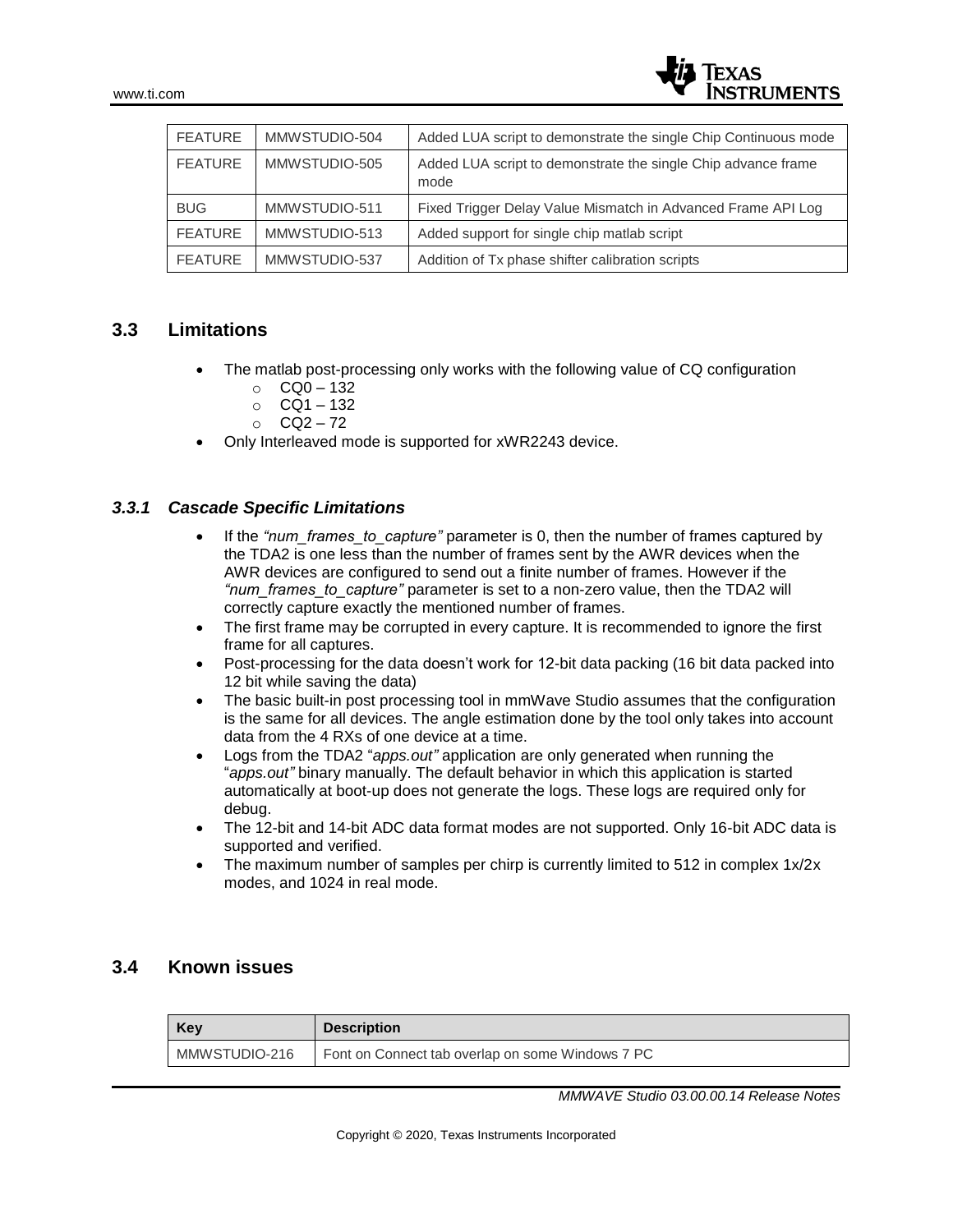

## **4 Migration Guide**

This section explains the steps to migrate from mmWaveStudio 2.1 release to this package

| Impact        | <b>Change list</b>                                                                                                                                                                                                                                                                                                                                                                                                                                                                                                                                                          |
|---------------|-----------------------------------------------------------------------------------------------------------------------------------------------------------------------------------------------------------------------------------------------------------------------------------------------------------------------------------------------------------------------------------------------------------------------------------------------------------------------------------------------------------------------------------------------------------------------------|
| <b>MEDIUM</b> | Added new API to control the bandwidth of the APLL and the Synthesizer -<br>ar1.SetApIISynthBWCtIConfig in the Static configuration tab.                                                                                                                                                                                                                                                                                                                                                                                                                                    |
| <b>MEDIUM</b> | Added new API that maintains monitoring timing synchronization in cascaded<br>devices to avoid mutual interference of monitors running in different devices in the<br>cascade sensor - ar1.SetMonTypeTriggerConfig in the Calibration configuration<br>tab.                                                                                                                                                                                                                                                                                                                 |
| <b>MEDIUM</b> | Added new API to increase the time between the availability of chirp data and the<br>transfer of chirp data over CSI2 interface - ar1.SetCSI2DelayConfig in the Data<br>configuration tab.                                                                                                                                                                                                                                                                                                                                                                                  |
| <b>MEDIUM</b> | Added new API to enable the pin-mux and bring out debug signals for the chirp<br>cycle - ar1.SetDebugSignalsConfig in the Clock out configuration tab.                                                                                                                                                                                                                                                                                                                                                                                                                      |
| <b>MEDIUM</b> | Added new asynchronous event report - Monitor Type Trigger Done report. The<br>triggered monitor types are done with execution and Host can use this signal to<br>trigger next type of monitor.                                                                                                                                                                                                                                                                                                                                                                             |
| <b>MEDIUM</b> | Added new asynchronous event report - Synthesizer Frequency Non-live report.<br>This is a Non live Monitoring report which device sends to the host, containing<br>information related to measured frequency error during the monitoring chirp for two<br>profiles configurations.                                                                                                                                                                                                                                                                                          |
| <b>MEDIUM</b> | Added new API for Advanced chirp configuration - ar1.AdvChirpConfig in the<br>Advance chirp configuration tab.                                                                                                                                                                                                                                                                                                                                                                                                                                                              |
| <b>MEDIUM</b> | Added new API for Advanced chirp LUT configuration - ar1.AdvChirpLUTConfig<br>in the Advance chirp configuration tab.                                                                                                                                                                                                                                                                                                                                                                                                                                                       |
| <b>HIGH</b>   | Added new field 'disableDither' at the end in ar1. SetTestSource API in Test<br>Source configuration tab.                                                                                                                                                                                                                                                                                                                                                                                                                                                                   |
| <b>HIGH</b>   | Added new bit 28 'Synth Frequency Non live' monitor in 'AnaMonEnables' field in<br>ar1.SetRfAnaMonConfig API. Also added                                                                                                                                                                                                                                                                                                                                                                                                                                                    |
| <b>HIGH</b>   | Added new fields in Inter RX Gain phase Frequency control (Digital Compensation<br>EST Control) - ar1.SetRfInterRxGainPhFreqConfig API in Chirp configuration<br>Tab.<br>Fields added - "Rx Gain Comp Enable", "Rx Phase Comp Enable", "Rx Delay<br>Comp Enable", "Rx Freq Comp Enable". "Tx Freq Comp Enable", "RX1 Digital<br>Delay", "RX2 Digital Delay", "RX3 Digital Delay", "RX4 Digital Delay", "RX1 Digital<br>Freq Shift", "RX2 Digital Freq Shift", "RX3 Digital Freq Shift", "RX4 Digital Freq<br>Shift", "TX1 Digital Freq Shift" and "TX2 Digital Freq Shift". |
| <b>HIGH</b>   | Added new fields in Rx IF Stage monitoring configuration -<br>ar1.SetRfRxIfStageMonConfig API in Analog RX Monitoring tab.<br>Fields added/updated - "LPF Cut off Band edge threshold" and "LPF Cut off Stop                                                                                                                                                                                                                                                                                                                                                                |
| <b>HIGH</b>   | band threshold"<br>Added new fields in Synth Frequency monitor configuration -<br>ar1.SetRfSynthFreqMonConfig API in Analog RX Monitoring tab.                                                                                                                                                                                                                                                                                                                                                                                                                              |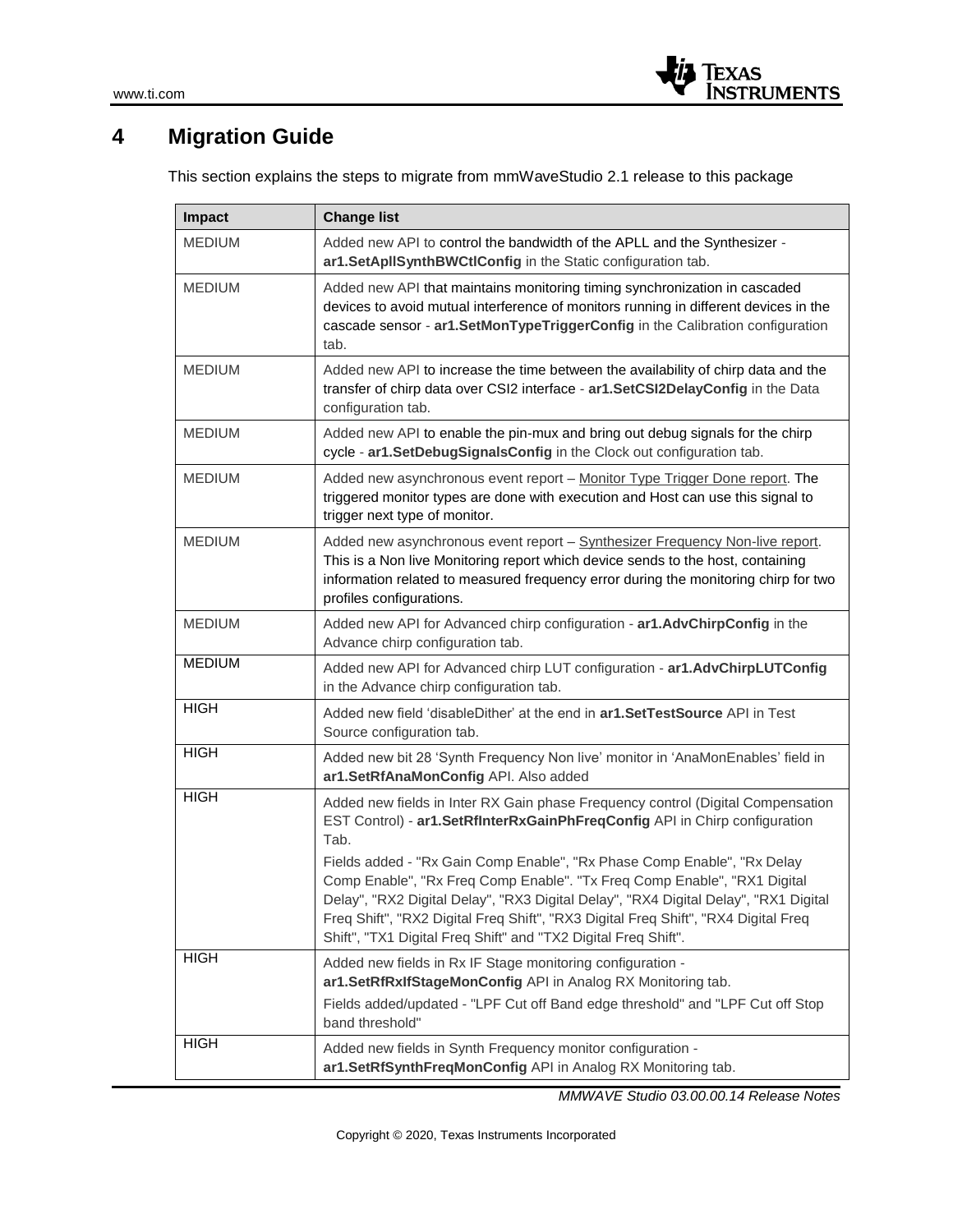

|               | Fields added - "MonitorMode", "Profile 0 Enable" and "Profile 1 Enable".                                                                                                                                                                                                                                                     |
|---------------|------------------------------------------------------------------------------------------------------------------------------------------------------------------------------------------------------------------------------------------------------------------------------------------------------------------------------|
| <b>HIGH</b>   | Added new field 'RX FE Disable' in Loopback select in Loopback burst<br>configuration - 'LoopBackSelect' field of ar1.LbBurstCfgSet API in Advance frame<br>configuration tab.                                                                                                                                               |
| <b>HIGH</b>   | Removed support for few MSS Latent fault monitoring tests - MibSPI test and ESM<br>test in 'TestEna1' field of ar1.DeviceLatentFaultConfig API in MSS Monitoring<br>tab.                                                                                                                                                     |
| <b>HIGH</b>   | Updated RX IF Stage monitoring report.                                                                                                                                                                                                                                                                                       |
| <b>HIGH</b>   | Removed support for MSS VMON error status report.                                                                                                                                                                                                                                                                            |
| <b>HIGH</b>   | Removed VCO1 and VCO2 slope in 'Status flags' field of PLL Control voltage<br>signal monitoring report.                                                                                                                                                                                                                      |
| <b>HIGH</b>   | Updated reserved field to 'errorCode' in BSS CPU fault report.                                                                                                                                                                                                                                                               |
| <b>HIGH</b>   | Added new field 'AdvChirpConfigEnable' in ar1.SetMiscConfig API -<br>Miscellaneous control in Static configuration tab.                                                                                                                                                                                                      |
| <b>HIGH</b>   | Added new field 'startStop' in ar1.StopFrame API - Sensor stop in Chirp<br>configuration tab.                                                                                                                                                                                                                                |
| <b>MEDIUM</b> | Updated Frequency configuration to be relaxed by +/-1GHz (75GHz to 82GHz) and<br>(56GHz to 65GHz).                                                                                                                                                                                                                           |
| <b>MEDIUM</b> | Updated Minimum value for Number of ADC samples is reduced to 2 - Chirp<br>configuration tab.                                                                                                                                                                                                                                |
| <b>MEDIUM</b> | Updated ar1.SetRFPALoopbackConfig API and ar1.LbBurstCfgSet API are<br>updated to accept PA loopback frequencies in decimal form instead of integer form.                                                                                                                                                                    |
| <b>HIGH</b>   | Updated TX Gain phase mismatch report.                                                                                                                                                                                                                                                                                       |
| <b>HIGH</b>   | Updated RF gain target in Profile/ContStream/LoopbackBurst API's.                                                                                                                                                                                                                                                            |
|               | ar1.ProfileConfig, ar1.ContStrConfig and ar1.LbBurstCfgSet API's                                                                                                                                                                                                                                                             |
| <b>MEDIUM</b> | Added new API - TX Phase Shifter monitoring (TX0, TX1 and TX2) -<br>ar1.SetRfTx0PhShiftMonConfig API in Analog TX Monitoring tab                                                                                                                                                                                             |
| <b>HIGH</b>   | Removed TX BPM Monitoring API (TX0, TX1 and TX2) -<br>ar1.SetRfTx0BpmMonConfig API in Analog TX Monitoring tab.                                                                                                                                                                                                              |
| <b>HIGH</b>   | Added new field 'BSSAnaControl' in RF Device configuration -<br>ar1.SetRFDeviceConfig API in Static configuration tab.                                                                                                                                                                                                       |
| <b>HIGH</b>   | Added new field 'MonChirpSlope' in TX Gain Phase mismatch monitoring - ar1.<br>SetRfTxGainPhaseMismatchMonConfig API in Analog TX monitoring tab.                                                                                                                                                                            |
| <b>HIGH</b>   | Added new bit 6 - 'INTFRC Master Enable' in cascading pinout configuration field<br>in Channel configuration - ar1. ChanNAdcConfig API in Static configuration tab.                                                                                                                                                          |
| <b>HIGH</b>   | Added new field 'MonitorMode' in Calibration time unit configuration -<br>ar1.SetCalMonTimeUnitConfig API in Calibration Monitoring tab.                                                                                                                                                                                     |
| <b>HIGH</b>   | Added new fields in Run time calibration configuration -<br>ar1.RunTimeCalibConfTrig API in Calibration Monitoring tab.<br>Fields added - "TX Temp Index Override Enable", "RX Temp Index Override<br>Enable", "LODIST Temp Index Override Enable", "TX Cal Temp Index", "RX Cal<br>Temp Index" and "LODIST Cal Temp Index". |